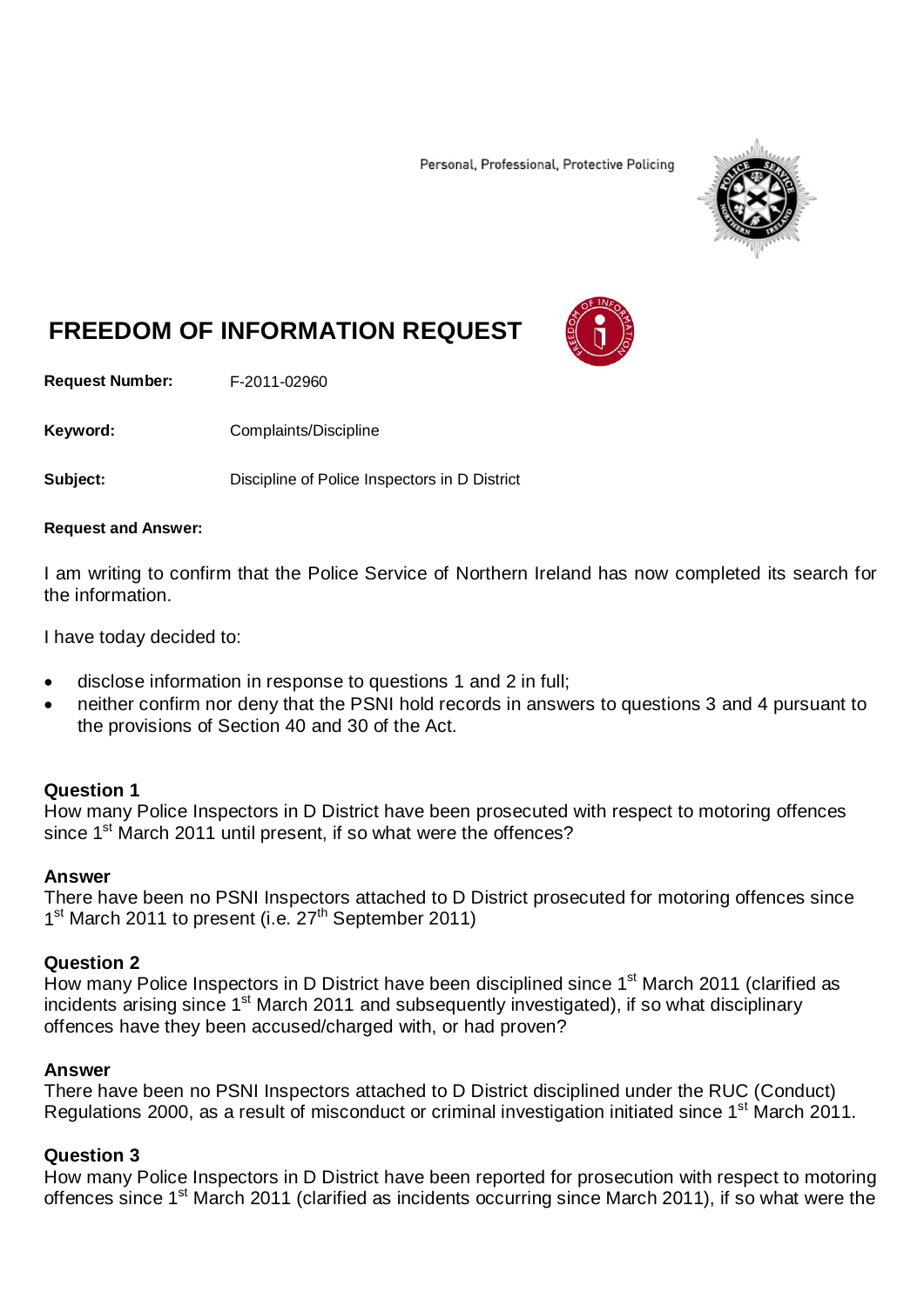#### offences?

#### **Question 4**

How many Police Inspectors in D District are in the process of being disciplined since 1<sup>st</sup> March 2011 (clarified as incidents arising since  $1<sup>st</sup>$  March 2011 and subsequently investigated), if so what disciplinary offences have they been accused/charged with, or had proven?

#### **Answer**

In accordance with the Act, this letter represents a Refusal Notice for these particular questions. The Police Service of Northern Ireland can neither confirm nor deny that it holds the information you have requested.

Section 1 of the Freedom of Information Act 2000 (FOIA) places two duties on public authorities. Unless exemptions apply, the first duty at Section 1(1)(a) is to confirm or deny whether the information specified in the request is held. The second duty at Section 1(1)(b) is to disclose information that has been confirmed as being held.

Where exemptions are relied upon Section 17 of FOIA requires that we provide the applicant with a notice which

a) states that fact,

- b) specifies the exemption(s) in question and
- c) states (if that would not otherwise be apparent) why the exemption applies.

The Police Service of Northern Ireland (PSNI) can Neither Confirm Nor Deny that it holds the information relevant to this question as the duty in Section 1(1)(a) of the Freedom of Information Act 2000 does not apply by virtue of the following exemptions:

# **Section 40 (5) (a) (i) – Personal Information**

# **Section 30(3) – Investigations**

# **Section 40(5) – Personal Information**

The release of information under Freedom of Information is a release into the public domain, and not just to an individual. To confirm that the PSNI hold the requested information would in fact confirm whether or not Inspectors attached to D District are currently the subject of an investigation or criminal proceedings would amount to release of personal data into the public domain. The individuals would have no expectation that these details would be released into the public domain, therefore their data protection rights would be breached by release.

Although Section 40 is an absolute class-based exemption, a Public Interest Test is required for the purposes of NCND.

# **Section 30(3) – Investigations**

This is a class based and qualified exemption. If the information were held it must fit into the class of information covered by this exemption. If the information were held it would be held for the purposes of an ongoing investigation to determine whether any police Inspector has committed a criminal or misconduct offence and therefore clearly falls within the class of information provided by this exemption.

As section 30 is a qualified exemption a public interest test is necessary.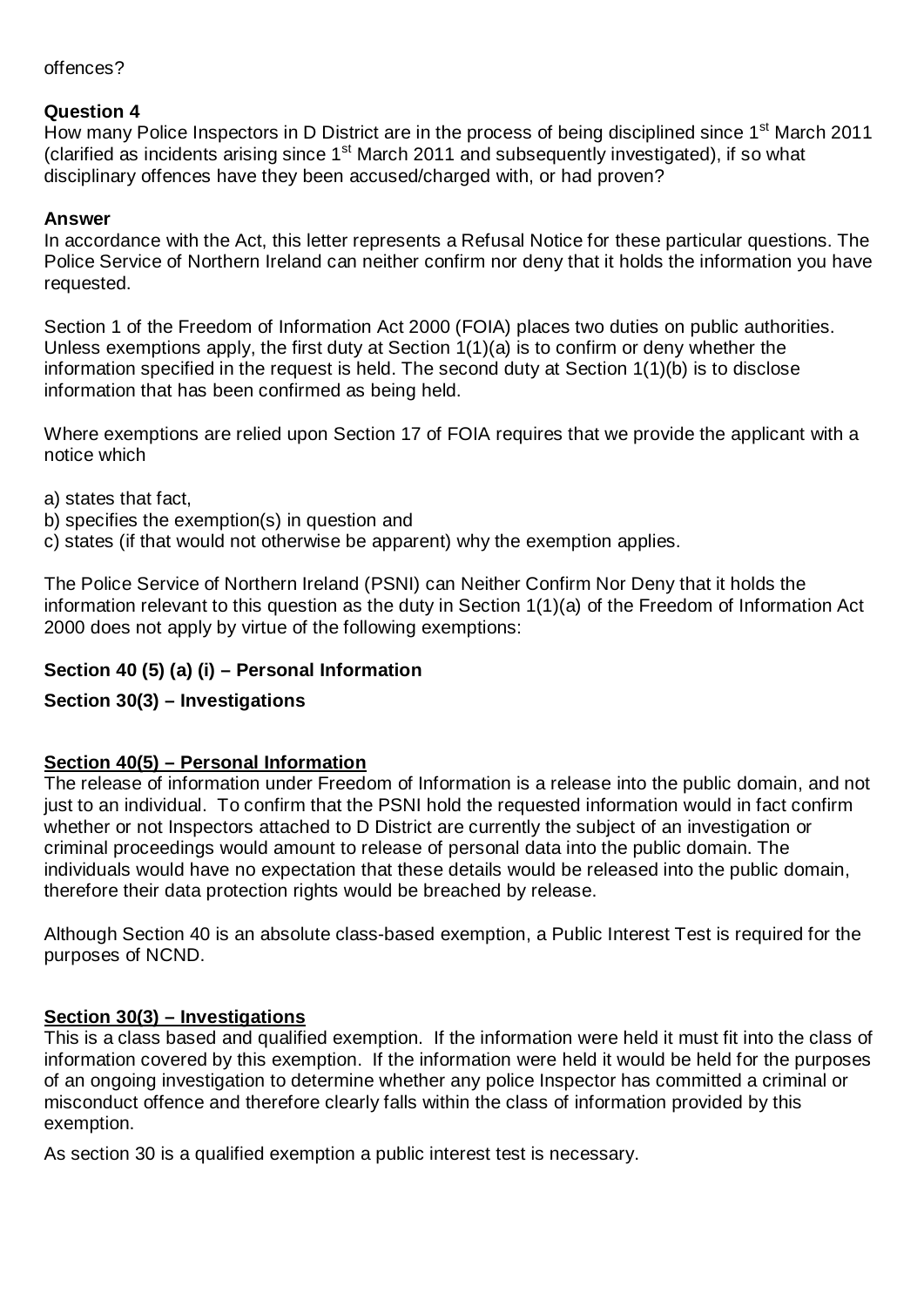# **Public Interest Test**

# Factors Favouring Confirmation Or Denial – Section 40

Confirming or denying whether the PSNI hold this information would enable the public to have a better knowledge of what information is recorded by PSNI and therefore a better understanding of the decision making process when it comes to the disclosure of personal details.

# Factors Against Confirmation Or Denial – Section 40

Any disclosure under FOIA that may identify individuals will breach principles 1 & 2 of the Data Protection Act 1988 and therefore the breach of any individual's data protection rights would be caused by confirmation or denial. This is so whether or not the information is held.

# Balance Test – Section 40

Whilst there is a public interest in the transparency and accountability of the Service, there is also a strong public interest in maintaining confidence in the PSNI with regard to its handling of an individual's personal data. Confirmation or denial of whether the PSNI hold information of this nature would amount to a release of personal data, i.e. whether or not Inspectors attached to D District are currently the subject of an investigation or criminal proceedings. Whilst the PSNI would always wish to be transparent and accountable, no release under FOI should be made where an individuals data protection rights would be breached. Police officers will have an expectation that their personal information will be treated fairly and any disclosure into the public domain that relates or could be used to identify officers will be unfair.

# Factors Favouring Confirmation Or Denial – Section 30

The behaviour of Police officers is always high on the public agenda. If the information were held, confirmation would provide reassurance that Police officers do not receive special treatment and that investigations are conducted into errant officers.

# Factors Against Confirmation Or Denial – Section 30

Confirming or denying there are ongoing investigations into the alleged wrong-doing of particular officers may compromise subsequent criminal or misconduct proceedings. Should a prosecution fail as a consequence of a premature disclosure of information, the public may lose confidence in the ability of the PSNI to bring offenders to justice. This will have a negative impact on the prosecution process. This could result in a reduction in the flow of information and evidence, which would have a negative impact on the PSNI's ability to carry out its core functions.

# Balance Test – Section 30

The points above highlight the merits of confirming or denying the requested data exists. There is a public interest in the transparency of policing and providing assurance that allegations/reports of police misconduct are dealt with appropriately, and in the accountability of the Police and how they operate. This is the most compelling argument for release.

There is strong public interest in safeguarding the integrity of police investigations. Confirming or denying that the PSNI holds information in relation to current investigations may undermine any such investigation and subsequent Court proceedings. Therefore, the strongest argument for non-release is the potential harm to the prosecution process, and there can be no public interest in compromising this process. The potential harm to current and/or future investigations outweighs any public benefit in knowing if any information is, or is not held, therefore this exemption is engaged.

No inference can be taken from this refusal that the information you have requested in questions 3 and 4 does or does not exist.